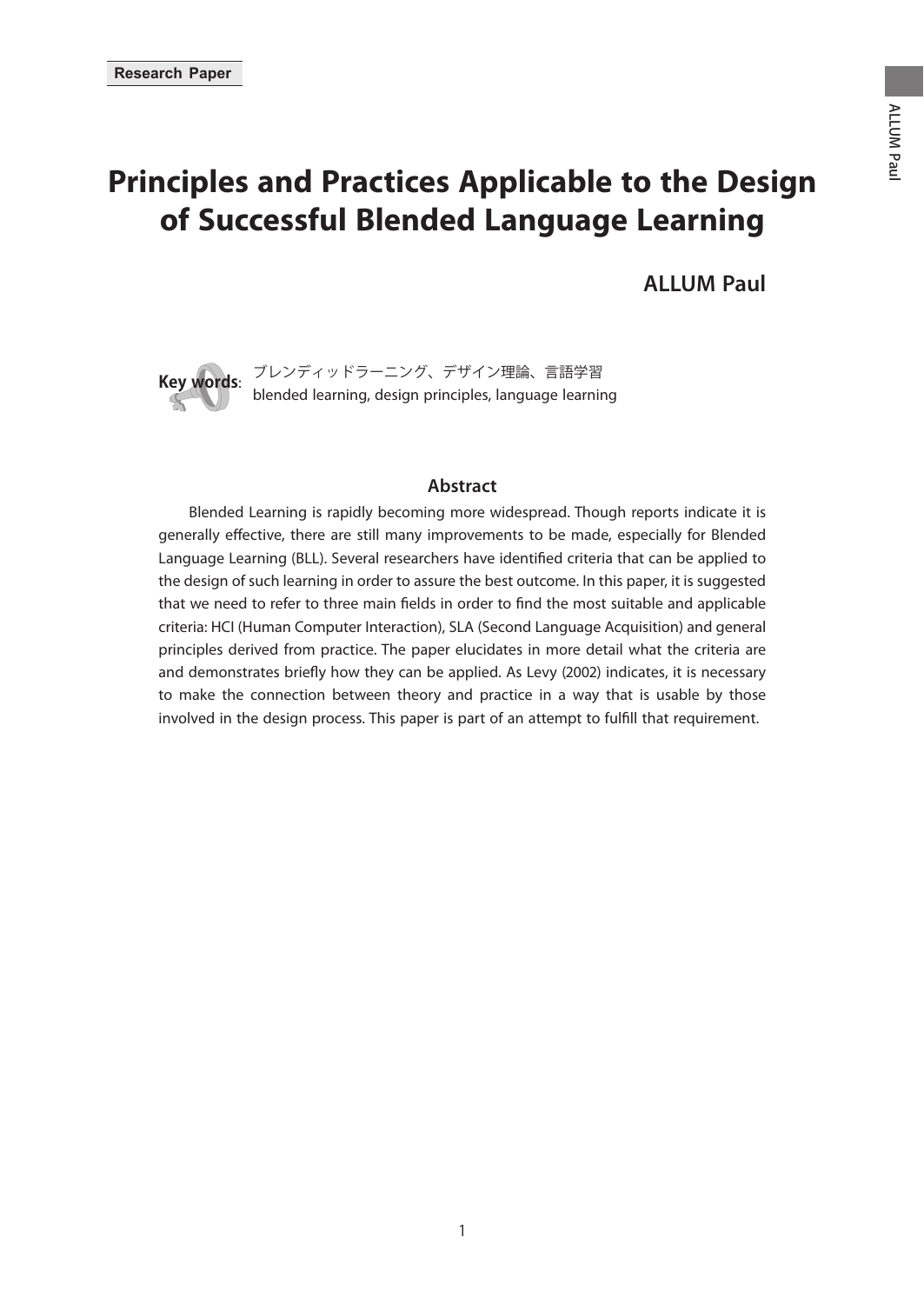# **1. Introduction**

'Blended learning' (BL) is a term widely used in the field of e-learning. It can be defined as the combination of e-learning (EL) and face-to-face (F2F) classes to deliver an educational program. Simply put, it is the blending of traditional classroom work with technology, in particular computers and associated technologies. More recently the term Blended Language Learning (BLL) has been coined to distinguish one particular area within BL, that which focuses on the particular requirements language learning brings to this kind of pedagogy.

 BLL has been shown to be successful in a variety of ways and contexts (e.g. Crompton, 1999; Felix, 2001; Ayres, 2002; Allum, 2002; Cholewka, 2002; Harker & Koutsantoni, 2005; Hong & Samimy, 2012, Hu, 2012). In the UK the government has funded a five year project to establish BL at a center for Excellence in Teaching and Learning at the University of Hertfordshire. In the US many universities expect to expand their BL courses (Arabasz, P & Baker, 2003). However, there is still very little course material from publishers designed from the base up as BL or BLL material. Given the claimed effectiveness, this is surprising. As a result, examples of such courses are often those in which CALL materials have been adapted from classroom materials (e.g. Crompton, 1999) or made to support or supplement existing print materials designed originally for use in F2F teaching (e.g. Allum, 2002, 2003, 2005) or self-created by an individual or institution (Hu, 2012). They may also be web sites that are no more than collections of related electronic and other materials (e.g. Adair-Hauck et al, 1999), or web sites developed to enhance textbooks (e.g. most major EFL publishers), which are still primarily designed as F2F materials.

It is time to capitalize on the proven effectiveness of BLL. However, as Stracke (2007) points out, there is a need to more clearly conceptualize the very amorphous field that the term BL encompasses. Levy (1997) made the same point ten years earlier as reflected in the subtitle of his seminal book in the field 'Computer-Assisted Language Learning, Context and *Conceptualization*' (1997), and repeated the point again in Levy (2002). This lack of conceptualization is partly a result of the very wide range of technologies that are subsumed in the word 'electronic' as in e-learning or the word 'computer' as in 'computer assisted language learning'. For example, within these terms may be encompassed computer-mediated communication – which itself entails e-mail, blogs, bulletin-boards, chat software, asynchronous and synchronous communication systems etc. - virtual realities, MOOs, interactive online exercises, guided websites, wiki's and even mobile phone technology. All of these and more can be included as the technological element of BL. It has even been suggested by Stracke (2007) that the term should include any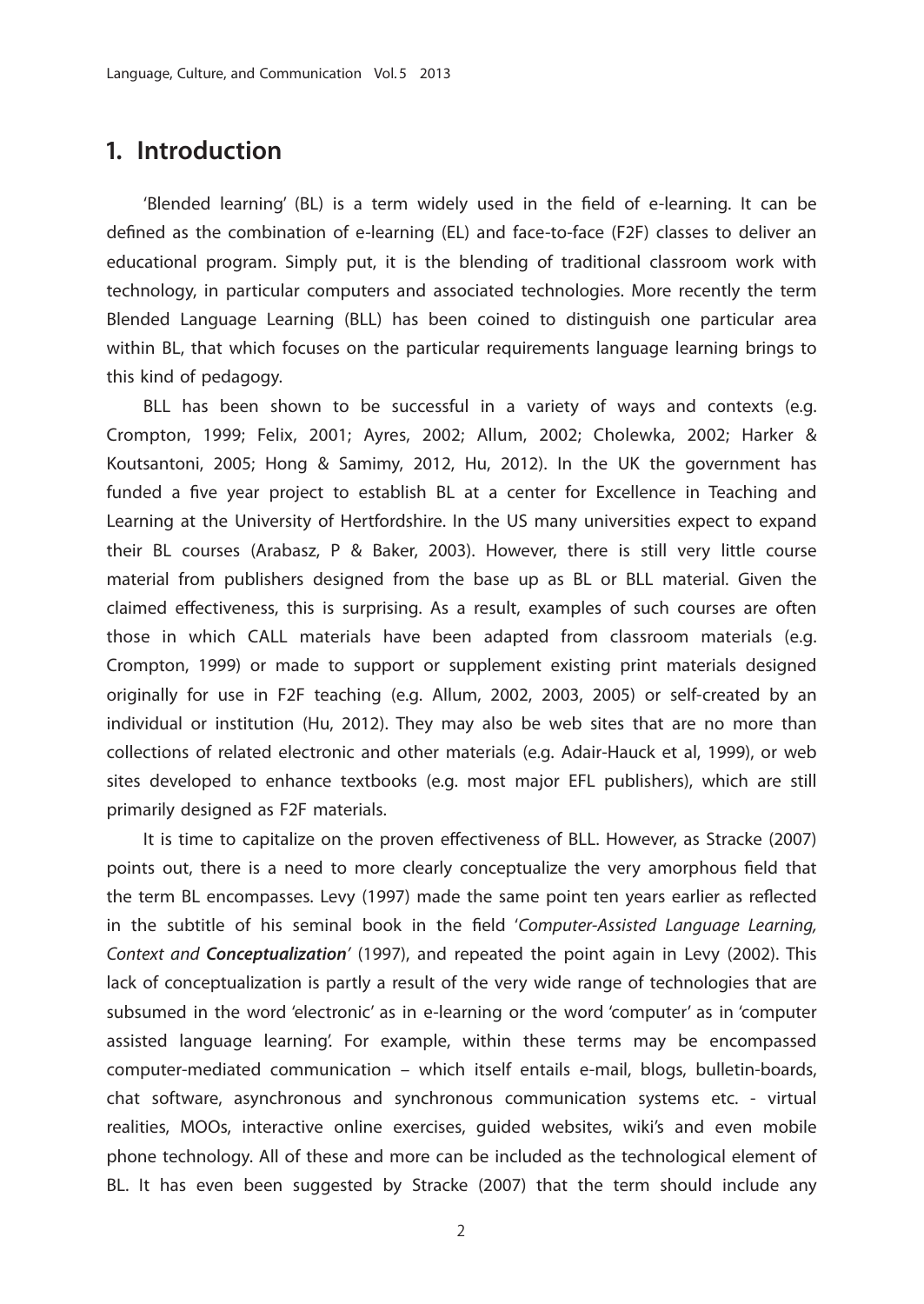technology, for example VCRs and tape recorders.

 How, then, can designers of curricula and materials who wish to take maximum advantage of this powerful learning paradigm (BLL) approach the task? The proposition developed in this paper is that, given the complexity of the field, alluded to in the previous paragraph, there is a need to clearly identify sound principles and express them in a form that can be easily applied to the design process of BLL. This is in line with arguments for such an approach made by Levy (2002), Chapelle (2001) and Neumeier (2005) and the work here may be considered an extension to or further working out of their ideas as well as a synthesis and summary of work carried out by the writer. That more needs to be done in this area is evidenced by Neumeier (2005) who at the beginning of her own effort to elucidate and apply appropriate principles says 'Up to now, the development of BL materials and complex BL environments was primarily practice-led as opposed to research based.'

 The applicable principles may need to be drawn from several areas of expertise. Levy (1997) suggested the following fields might be relevant: Human Computer Interaction (HCI), Artificial Intelligence (AI), Computational Linguistics, Applied Linguistics, Instructional Technology and Design, and Psychology. However, while the fields proposed by Levy are relevant, it is proposed in this paper that a more limited and more relevant selection of expert knowledge can provide both a more practical and more closely focused set of design criteria. The fields suggested are SLA (second language acquisition) (e.g. Brown, 2000), in particular SLA theory applied to CALL (computer assisted language learning) (e.g. Chapelle, 2001), HCI (human computer interaction) (e.g. Hemard, 2003, 2004), and general principles derived from practice (e.g. Crompton, 1999; Terhune & Shawback, 2001; Allum, 2003, Hughes et al, 2004, Neumeier, 2005, Stracke, 2007). In this paper, I look at each of these in turn with the aim of providing a broad framework for successful design of blended language learning materials.

# **2. The Use of Principles from SLA Theory**

# **2. 1. General SLA Principles**

It is reasonable to argue that the first step in designing BLL should be the principles that are considered important in the language learning process. The application of theory to the teaching process has been suggested as the single most important variable in comparative studies of effectiveness of classroom and CALL software (Clark, 1985c). It is only in so far as technology can implement these in a learning situation that we can expect good results. Chapelle (1997, 1998a, 2001) and Jamieson, Chapelle and Preiss (2005) specify what criteria from SLA could be applied to the design of CALL materials.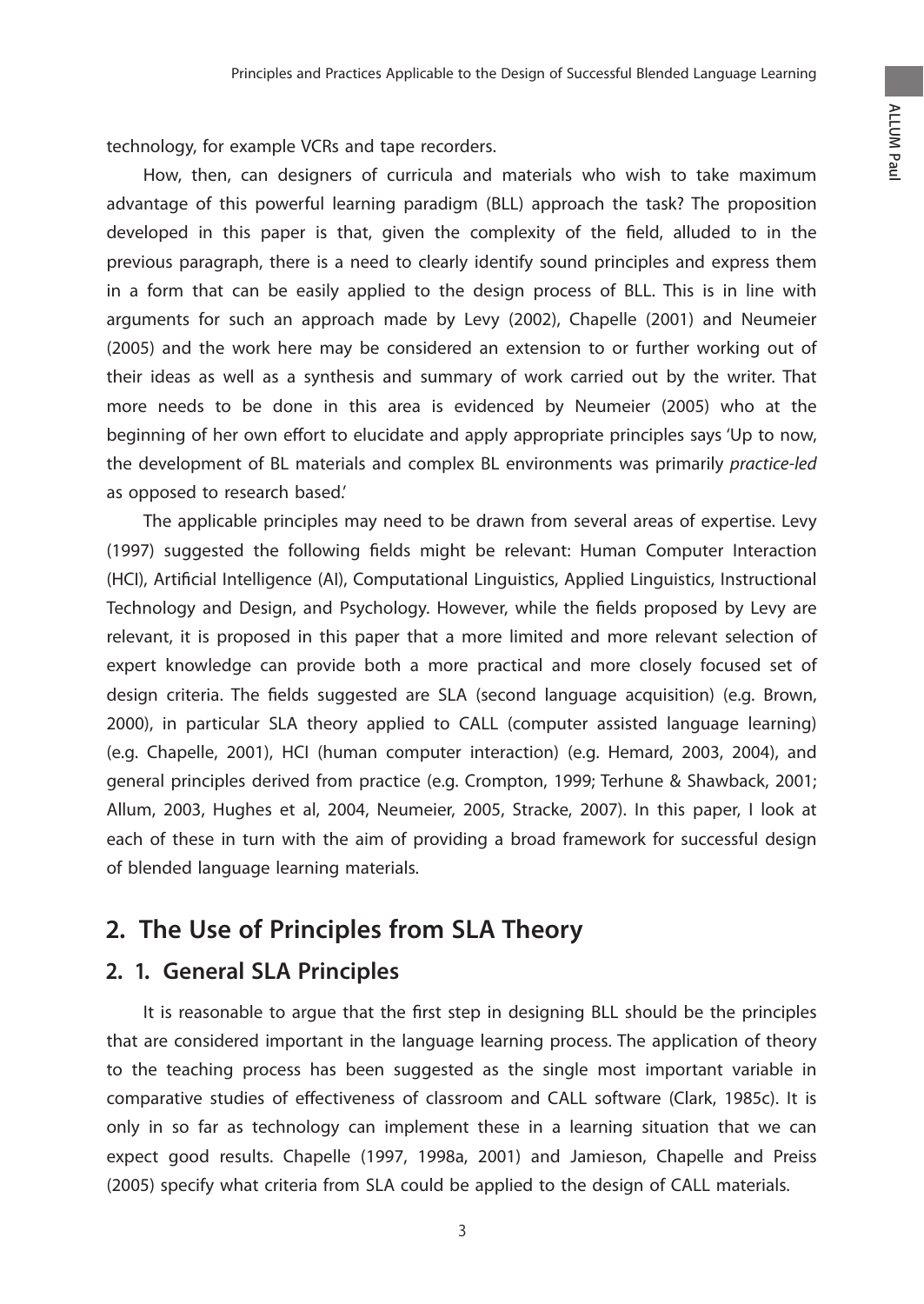The criteria (Chapelle, 2001) are formulated in two ways. In order to evaluate the potential of a CALL program from an SLA perspective, Chapelle cites five important factors and suggests they be applied by asking a series of questions about the program. This is described by her as 'judgmental' evaluation. The criteria and associated questions are as follows.

- Language Learning Potential: Do task conditions present sufficient opportunity for focus on form?
- Learner Fit: Is the difficulty level of the targeted linguistic forms appropriate for the learners to increase their language ability? Is the task appropriate for learners with the characteristics of the intended learners?
- Meaning Focus: Is learner's attention directed primarily toward the meaning of the language?
- Authenticity: Is there a strong correspondence between the CALL task and the second language tasks of interest to learners outside the classroom?
- Impact: Will learners learn more about the target language and about strategies for language learning through the use of the task?

 The second way, 'empirical' evaluation, is to formulate these criteria as questions about the outcome: for example, 'Did students focus on form?' She suggests that applying these criteria in both ways will ensure CALL-ware that is pedagogically sound in so far as it will be in line with SLA theory.

A related list of evaluation criteria is offered in Chapelle, (1998a). These are expressed as the 'needs' of the learner. They are as follows: the linguistic characteristics of language input need to be made salient; learners need help in comprehending semantic and syntactic aspects of linguistic input; learners need to have opportunities to produce target language output; learners need to notice errors in their output; learners need to correct errors in their output; learners need to engage in target language interaction whose structure can be modified for negotiation of meaning; learners should engage in L2 tasks designed to maximize opportunities for good interaction.

 More detailed explication can be found in Allum (2003b) from which this summary of Chapelle's work is taken, while application in practice to a pure online course, not BLL, can be found in Jamieson et al. (2005), and to a BLL course in Allum (2003a, 2003b).

#### **2. 2. Specific SLA Principles**

 While these criteria form a useful check list in the overall design process, there is a further need to apply more specific principles that depend on the particular aspect of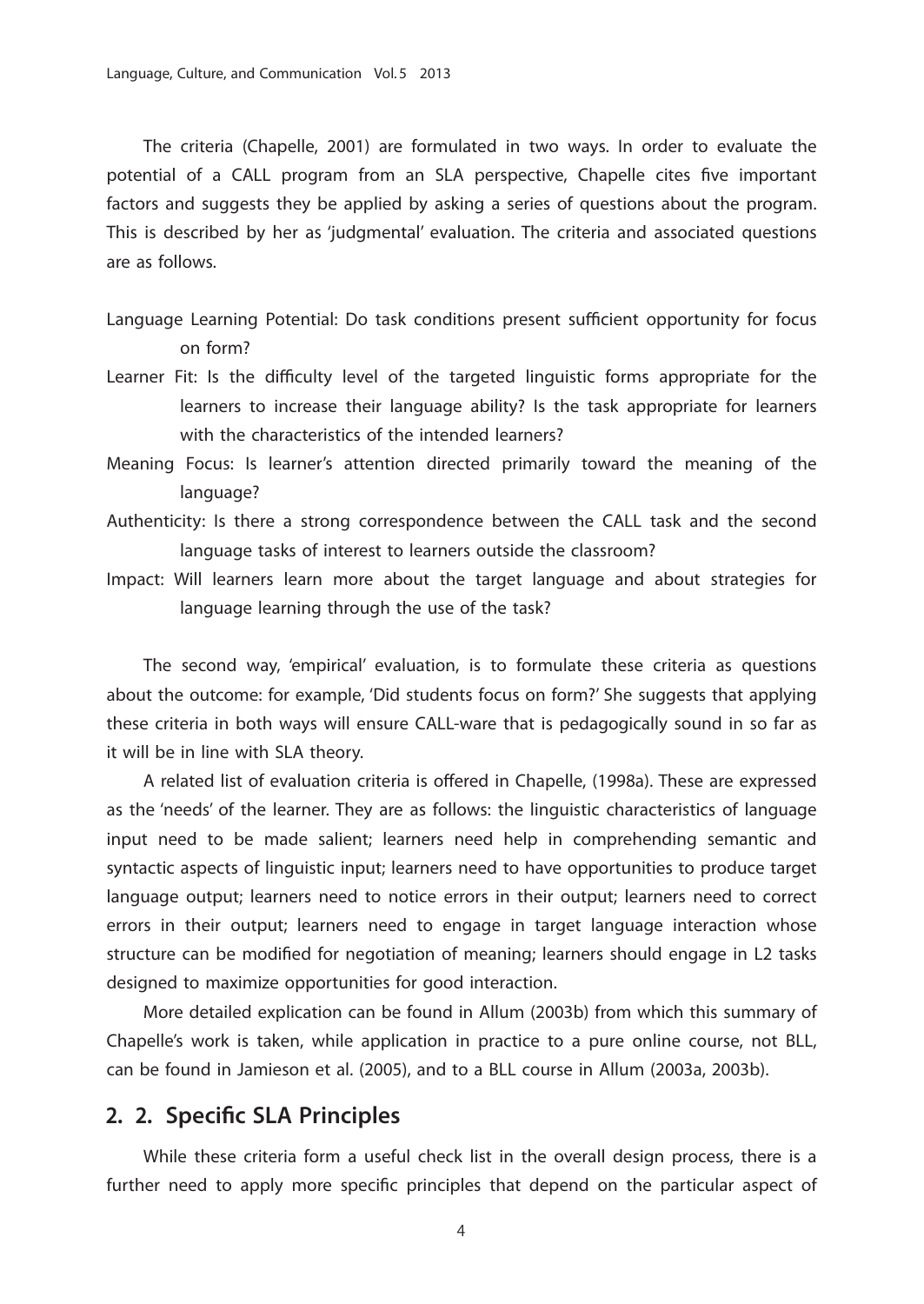language learning taking place. For example, if the focus is on listening, then principles applicable to that skill should be applied (cf. Allum, 2003a, 2003b). In the case of vocabulary learning, the theories expounded by researchers such as Nation (2001) and Laufer & Hulstijn (2001) should provide refinement to the design process.

 For example, Nation (2001) suggests that three stages are necessary for thorough acquisition of new vocabulary: noticing, retrieval and generative use. The first is more or less self-explanatory. He points out that noticing involves decontextualisation, taking the word out of its background context. He further suggests that effective ways to encourage this might be, among others, giving a definition or an L1 translation. Retrieval strengthens the memorizing of a word. Receptive retrieval involves perceiving the form and retrieving the meaning while productive retrieval means having the meaning and retrieving the form. Generative use involves not just simple retrieval but production or perception of the word in a different grammatical form, in a new context, or with new meaning.

Laufer & Hulstijn (2001) propose that degree of 'task involvement' strongly influences learning. This is constituted of three elements: need, search and evaluation. The strength of each of these contributes to the overall strength of task involvement. Need for a vocabulary item is moderate if the task demands it but strong if the learner feels the need for it. Search 'does not exist if form and meaning appear together, is moderate if learners have to search for the meaning of the item and strong if learners have to search for the form to express the meaning.' Evaluation 'involves deciding if a word choice is appropriate or not. Evaluation is moderate if the context is provided and is strong if the learner has to create a context.'

 More detailed reference to these factors can be found in Allum, 2004, from which this summary of applicable principles is taken. A further principle that can be applied is one taken from general principles of memorization but applied to vocabulary learning within second language acquisition, that of 'spaced learning'. (cf. Nakata, 2008).

# **2. 3. Summary of SLA Factors**

 In sum, there is a need for designers of BLL to have a clear theoretical background and a set of principles derived from that background in a form that allows them to be relatively easily applied in the design process. The principles suggested above are all derived from SLA or learning theory. While Chapelle (2001) suggested these principles as applicable to CALL as opposed to BLL, it can probably be said without fear of contradiction that these are principles that should be applied to any language learning task design and thus they are necessary for the design of BLL materials.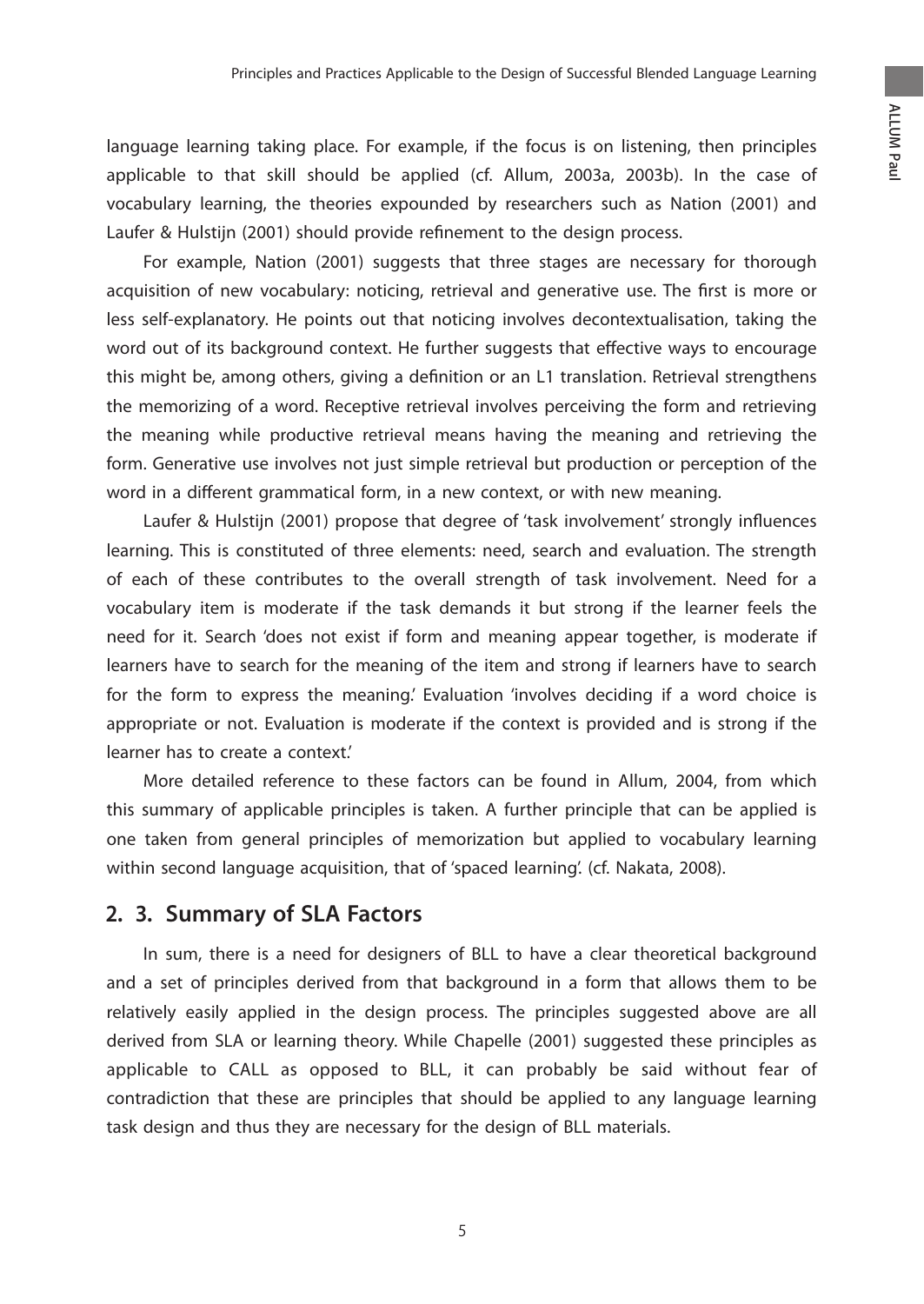# **3. The Use of HCI Principles**

### **3. 1. HCI Definitions and Concepts**

 While the application of SLA derived principles is the most appropriate starting point for the design of any language learning material, BLL and otherwise, the incorporation of principles specifically developed for the design of Human Computer Interaction will ensure that the interface between man and machine is both pleasant and successful. As Shneiderman (1987) indicates, a good interface allows effortless interaction and gives the user the sense that he or she is completely in control in a predictable, understandable and comfortable environment. The concern, then, is not only with what the program does, though this is, of course vital, but with what it looks like and how it communicates with the user. Norman (in Norma & Draper,1986) describes two potential problems for users with the terms 'gulf of execution' and 'gulf of evaluation'. The first refers to difficulty the user may have while trying to map his intentions onto the interface while the latter refers to difficulty the user may have in understanding what the program has done, how it has or will respond to his actions, or what state it is in. The greater these 'gulfs' the more the effort that goes into communicating with the prorgram and the less the resources for learning.

### **3. 2. HCI Models**

 In principle, the designer should have three models in mind when creating an instructional (or any other) interface: the user model, the designer model and the implementer model. The first term has two meanings: first, it refers to the model the designer expects the user to form of the system; secondly, it refers to a model of who the user is. The designer model is that which the designer creates – deciding on what components will be available to the user, how they will operate and what relationships will exist. Equally importantly, the instructional designer has to decide what functionality will be needed to achieve the pedagogic goal. This last is more technical and typically will be implemented by a programmer, even though it needs to be specified by the instructional designer. This is the model of how the computer will actually achieve the tasks performed by the user. As teacher-designers we are mostly concerned with the first two. However, given the typical limits on resources, it is most likely that the degree to which we can alter either of these two models will be severely limited by the software we use. What is important is to understand both models, and within the limits just mentioned, to minimize any discomfort or confusion that may result from either.

 Most modern interfaces use a metaphor, the most common being the desktop. The advantages of metaphors are that they allow the rapid application of existing knowledge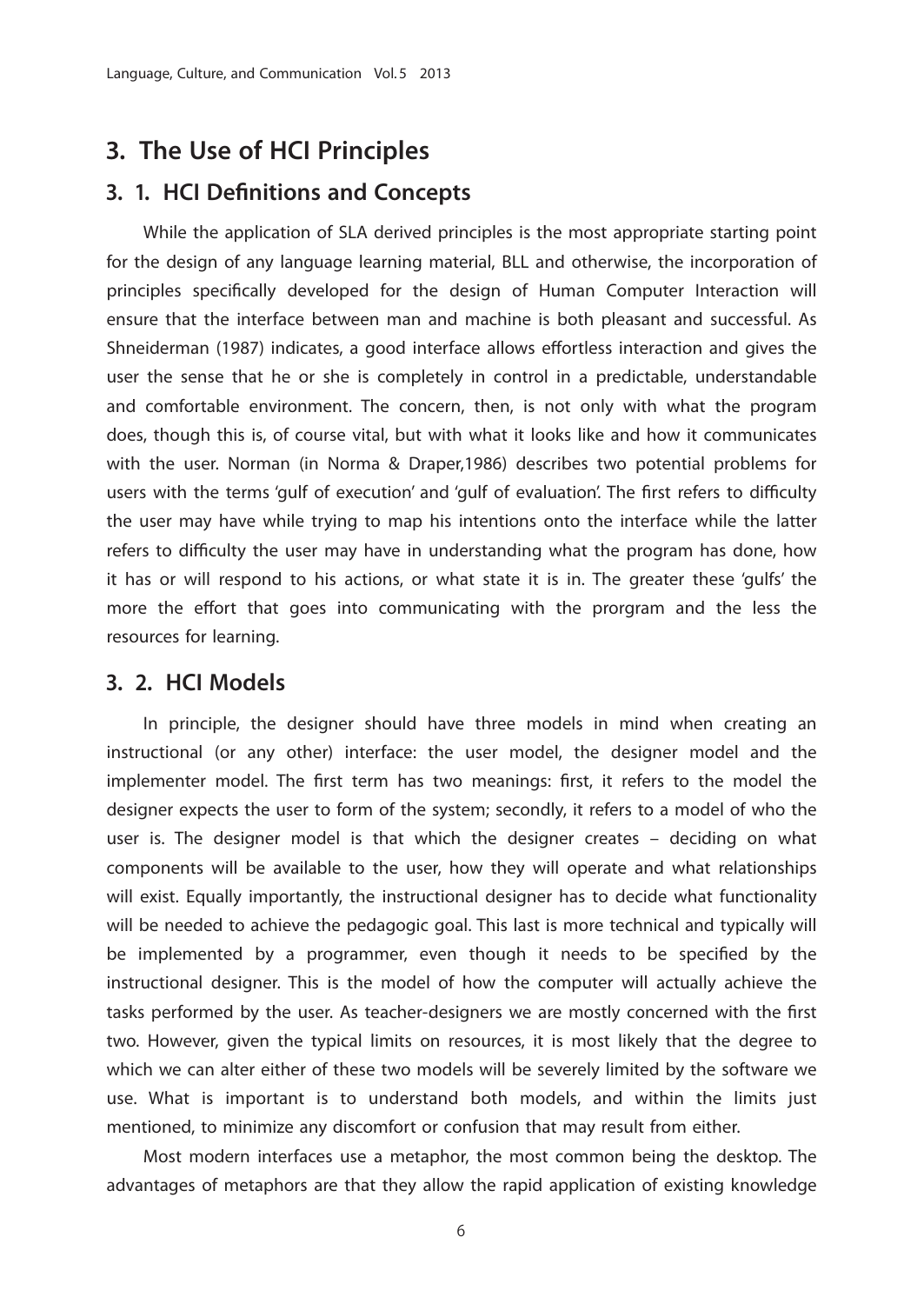to a new domain. However, the designer needs to be aware that the advantages bring a danger, extension of the metaphor beyond its intended limit. For example, most users easily understand the icon of a waste bin and instinctively drag files here to delete them. But it is not at all intuitive to use the same icon to eject a storage medium which contains valuable data, and a naïve user would hesitate to drag the icon to the bin. Thus designers should think clearly through the model they create.

 In addition, it is vital that designers understand what Cooper (1995) calls the 'idiomatic paradigm'. This refers to the 'language' created by mouse use - different types of clicks – in combination with the context in which it occurs.

# **3. 3. The Interface Design Process**

The typical processes of design are as follows (Redmond-Pyle, 1995): define users, analyze user tasks, define requirements, define usability requirements, model user objects, adopt and apply style guidelines, prototype, analyze tasks, evaluate, modify, evaluate. The details of each of these steps are clearly explicated in Allum (2001). The first six have the aim of clearly identifying and enumerating the important parameters to be taken into consideration. For example, the design for a mandatory user might be quite different from that for a discretionary one, the tasks in a reading exercise might be very different from those in a VR world, the usability requirements for an aged person would be different than those of a university student, user objects that are effective metaphors in one country might not work so well in another, and variations of style within one group of exercises would be likely to lead to discomfort or confusion. The next two are the core of the design process. It should be pointed out that the 'task' here is not used in the pedagogic sense – for example 'do a discriminatory exercise to differentiate between two grammatical forms' but rather as the operations the user has to perform in order to do the exercise. For example, such an exercise could either requite the task of 'typing an answer in a blank' or 'choosing between several buttons and clicking on one of them'. Thus differing pedagogic requirements (wishing students to recall productively rather than by recognition) might lead to different tasks in HCI terms. What is important is that the interface should realize the pedagogic task, not that the interface should define the pedagogic task. The final three steps deal with testing, evaluating and modifying and are self-explanatory though designers should refer to the various tried methods with their accompanying advantages and disadvantages.

## **3. 4. Summary of HCI Factors**

 HCI principles have been developed to ensure the user can communicates easily with the software and, conversely, that the software communicates with the user. The interface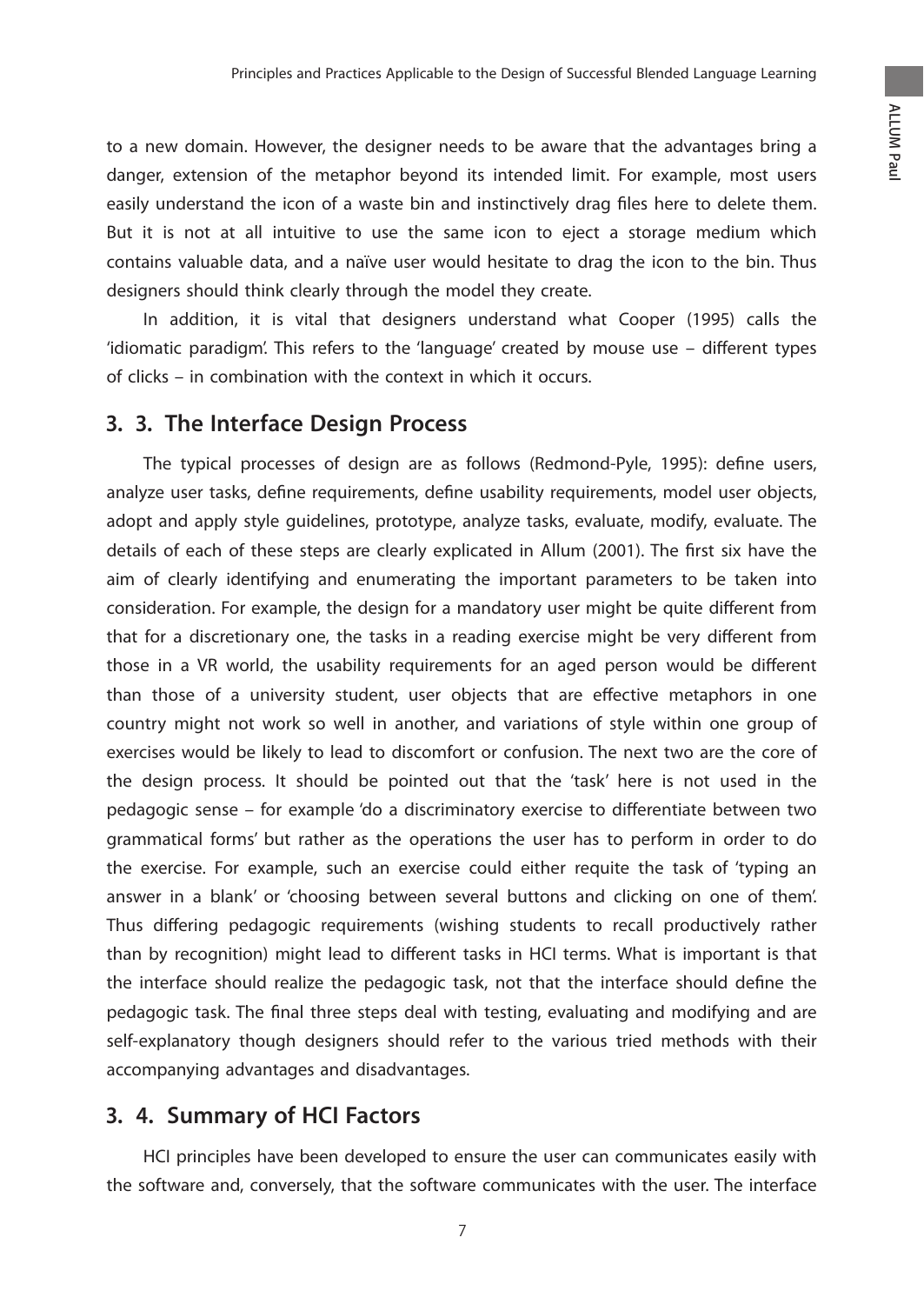between pedagogy and program is most directly defined by the functionality the designer creates in the software. It is very important to understand this functionality in terms of computing and in terms of pedagogy. However, in reality most educators have to adapt to both a functionality and an interface that allows only moderate modification. Nevertheless, understanding the concepts brings an awareness to the design process that allows the best use to be made of the potential of any software or, in the rare case the designer can specify functionality and interface, ensures an ideal match between software and pedagogic purpose.

# **4. Principles Derived from Practice**

### **4. 1. Introduction to Principles from Practice**

 The principles described in Section 1 would apply to a wide range of language learning tasks, not only those in which technology is involved. They are thus general principles of language learning applied to a specific aspect of such learning. Similarly, the HCI principles laid out in Section 2 are ones which could be applied to any humancomputer interface. The principles discussed in this section, however, are more specifically related to the implementation of both CALL and BLL. Unlike the SLA principles, they are based on experience rather than theory.

### **4. 2. Integration**

 A main principle that has been expressed from the start is that learning carried out using technology should be very closely integrated with that carried out F2F. As far back as 1999, Crompton, reporting on a large scale project at Manchester University pointed out as follows:

'To a great extent, therefore, the success of this type of internet material is first to make it an essential part of coursework, second to ensure that it is emphatically integrated into the mainstream of the course.'

 The same point is made by Ayres (2002), '…CALL work needs to be linked tightly with the course curriculum.' Crompton (1999) found that one of the best ways to integrate was to put essential work in the web element of the course and extending or enhancement work into the classroom. For example, basic grammar or new vocabulary could be introduced via the CALL element of the BLL while conversations using the grammar or vocabulary could take place in class. The need to integrate is driven in part by the requirement to motivate students to perform work which is typically done away from the classroom. One major weakness of pure online learning is the high drop-out rate. BLL can avoid this problem or the similar one of low rates of traditional homework completion by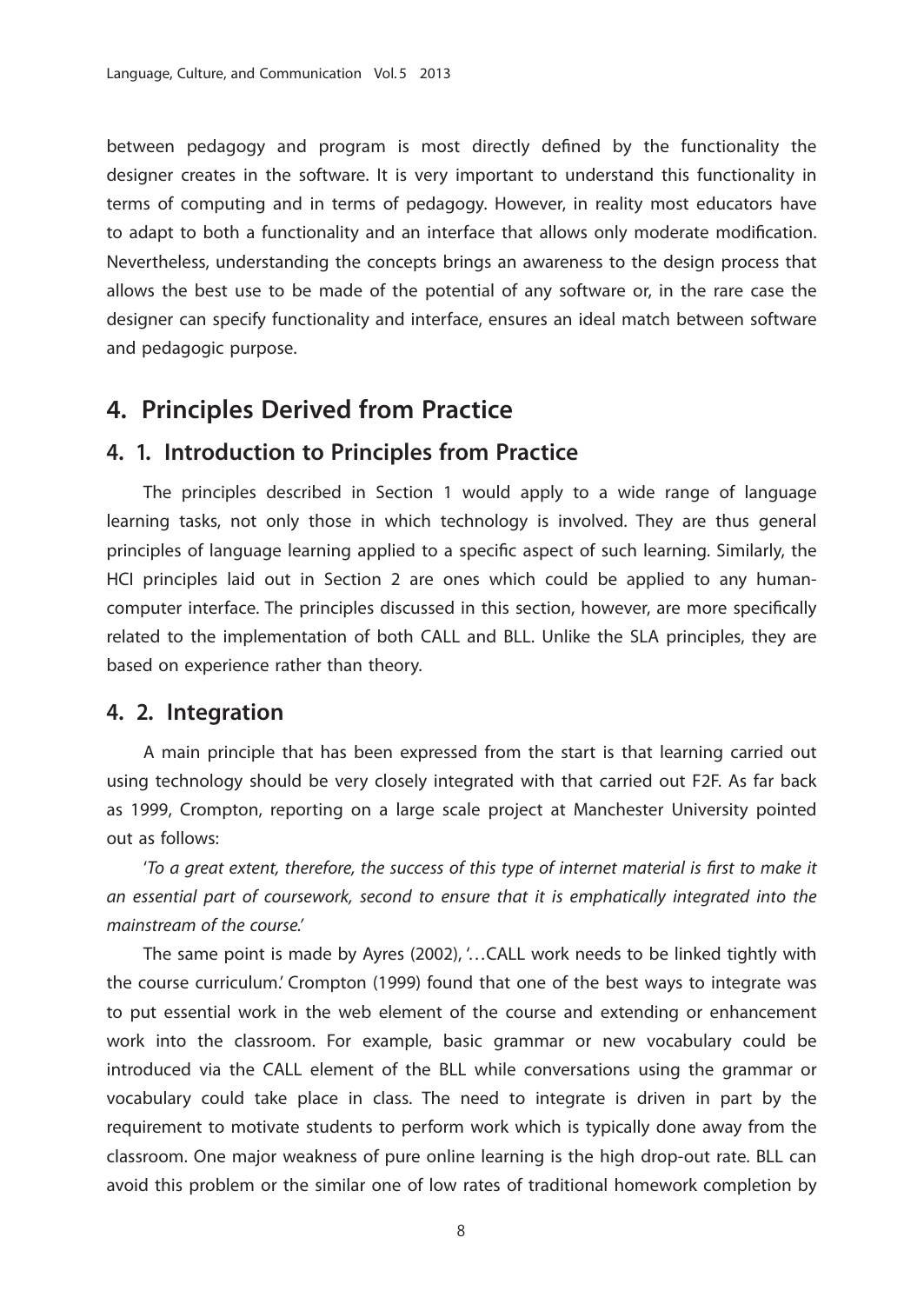the degree of pedagogic integration, in other words whether the activity in the classroom is directly based on the CALL element. This factor is cited by Stracke (2007) as one that students themselves evaluate highly: she calls it 'the complementarity of F2F and independent learning phases.' Other factors identified by Crompton as strengthening integration with F2F are to make access to the F2F teacher easy within the technological component either through e-mail or a bulletin board. It is also beneficial if students are aware that not only are records kept by the system but that there is human monitoring by the F2F teacher of the CALL work. Allum (2003a) suggests a paper-based outcome to some of the CALL delivered out-of-class work is useful as the relevant sheet can be brought to and used in class where it serves not only as a means for teachers to evaluate the results of the CALL work but also provides the basis for F2F work thus ensuring very close integration. Yet another important aspect of integration is keeping a unified methodology across both elements (Neumeier, 2005, Allum, 2003b). The teaching approach should be consistent.

 Stracke (2007) has elucidated a few other factors that may be of lesser importance: variety of media, flexibility of time, choice of activity etc. Neumeier (2005) has suggested that it is important to specify what modes will be used (e-mail, interactive CALL exercises, web quests, Chat etc.) and make sure the relationship between them, in particular, which is the lead mode (the one which students refer to in order to guide themselves through the material) is quite clear, and that the pedagogic purpose fits with the mode.

# **4. 3. Summary of Principles from Practice**

 There is very wide support for the principle of close integration of the F2F element and the CALL element in BLL. This is overwhelmingly important to the success or failure of this paradigm of learning. This in turn supports the suggestion made in the introduction that there is a strong need for BLL to be designed from the ground up.

# **5. Sketch of Application of Principles**

 This section gives a brief glance at how these considerations might apply to one element of a BLL course, the teaching of vocabulary.

# **5. 1. Application of SLA Principles**

 As mentioned earlier (Section 1), the design process should probably begin with reference to SLA principles. Within the general principles applicable to BLL, there are more specific ideas suggesting how vocabulary is best learnt. As mentioned above, Nation (2001) suggests that three stages are necessary for acquisition of new vocabulary: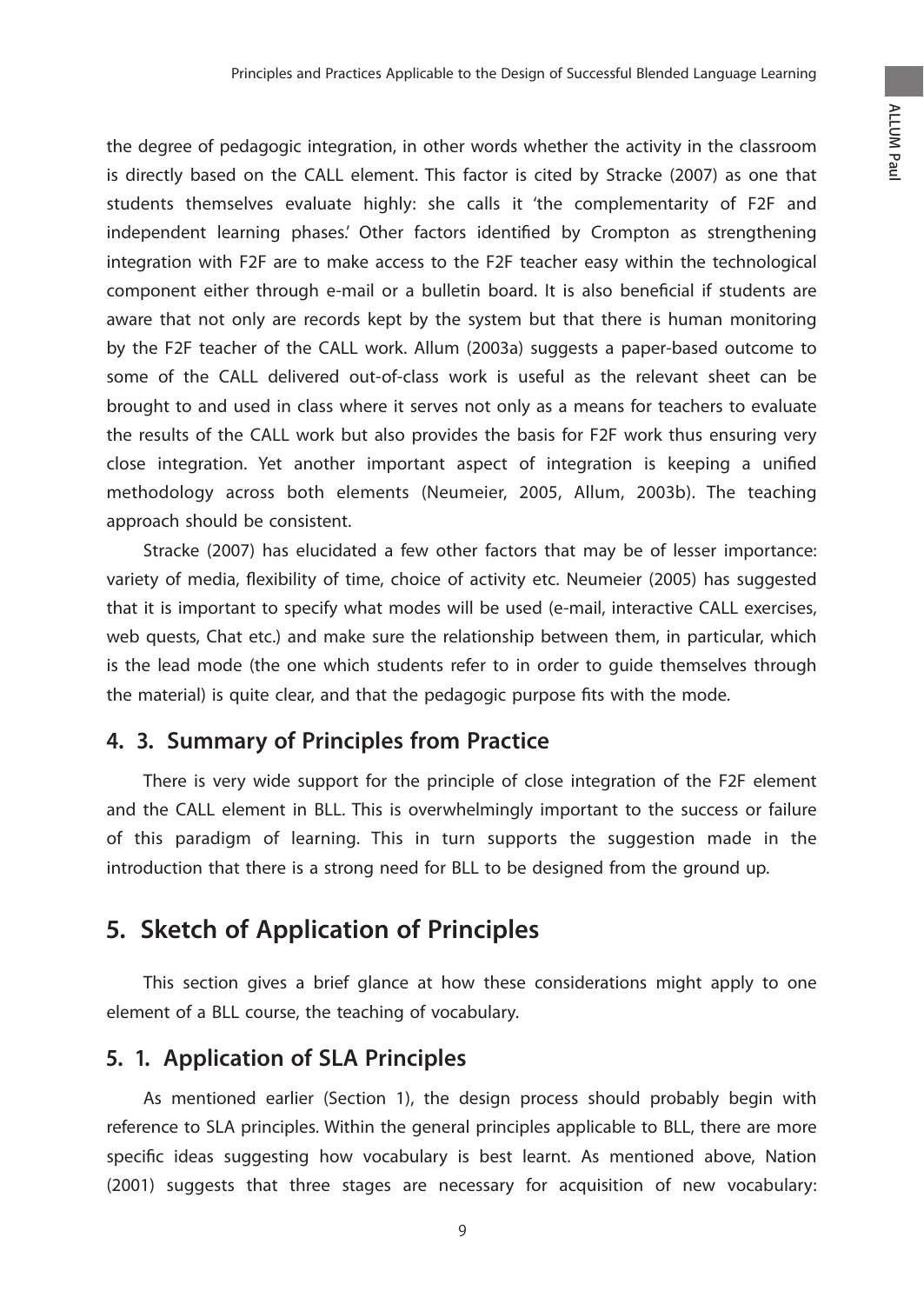noticing, retrieval and generative use. Nakata (2008), on the basis of general theories of memorization, suggests that 'spaced' learning is effective for long term retention. Laufer & Hulstijn (2001) suggest that 'task involvement' is important. This factor is constituted by three elements: need, search and evaluation. Need refers to the learner's need to use the word, search to the requirement to find the necessary form for a particular meaning, and evaluation to the process of assessing whether a particular word is suitable to the communicative task. In more detail, need is moderate when a learning task demands it but strong when a learner needs to use it to express him or herself. Search is moderate when it is necessary to retrieve the meaning for a given form but strong when form has to be found for a learner's meaning. Evaluation is moderate if a context is provided but strong if the learner has to create a context in which a word can be suitable used. Overall, the difference between moderate and strong involvement is that between recognition and production of words.

How can these principles be implemented in BLL? What is first required is for students to 'notice' the word. This may of course occur naturally. However, depending on the overall task – for example reading or pure vocabulary study – 'noticing' can be encouraged by techniques such as highlighting key words in text and having a link to the meaning (perhaps in L1) or simply presenting decontextualized vocabulary items in, for example, a matching exercise, in which L1 and L2 are matched. Nation (2001) suggests that it is important to match form and meaning clearly and quickly, and to decontxtualize the word to be learnt. Both these aims can be achieved by either of the suggestions made above. Once a word has been brought to the attention of the learner, it is important that retrieval be practiced. Retrieval can be divided into two types, receptive (getting the meaning for a form) or generative (getting the form for a meaning). While both Nation (2001) and Laufer & Hulstijn (2001) suggest that generative recall is likely to lead to longer term retention and deeper learning, it is clear from a general pedagogic viewpoint that cognitive load needs to be taken into consideration. This suggests that receptive recall is a lighter load then productive recall. Thus, following 'noticing' and 'decontextualisation' an exercise in which form is provided but meaning has to be recalled is ideal. In addition, the cognitive load will be lighter if context is provided. This suggests an exercise in which students have a list of words and sentences in which they have to pick the words from the list and drop them into the appropriate sentence – filling in the blanks from a list. At the next stage, principles suggest it would be best to involve productive recall perhaps with the aid of context. Productive recall is more effortful than receptive recall but providing a context again lightens the load. Thus sentences with blanks could be used but no list would be provided. The sentence context would suggest the meaning but the learner would have to provide the form. Both receptive and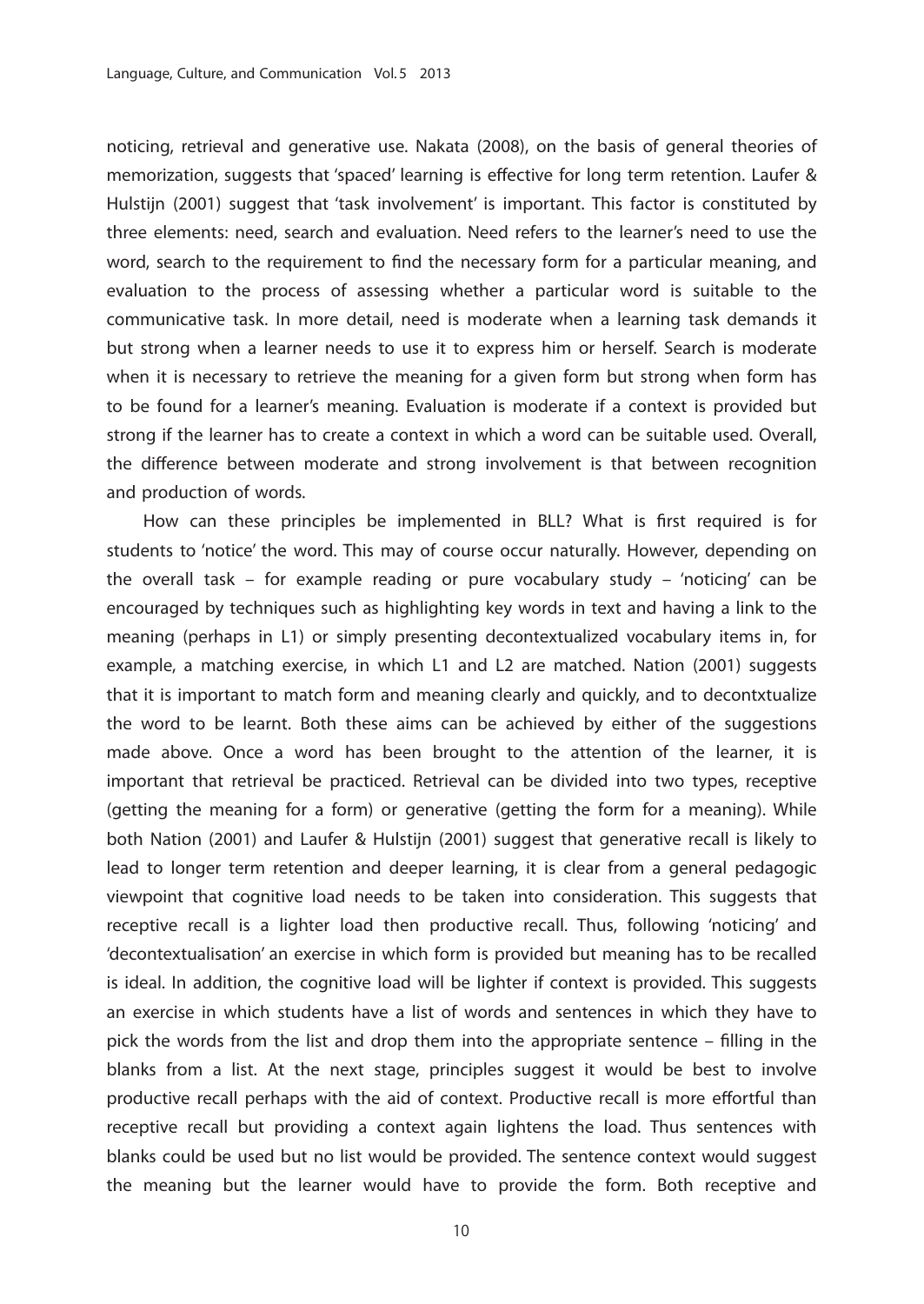generative exercises should probably then be repeated but with use of the word in a different grammatical form or with a slightly different meaning. Nation (2001) indicates that this development of knowledge of the various forms and meanings of a word is essential for it to be fully learnt. The final stage would be use of the word productively, showing suitable 'evaluation'. This stage may best be performed in F2F work. However, there is still more work that the CALL element can handle. That is the element of 'spacing' (cf. Nakata, 2008). This requires that the new item appear frequently at first but then with increasing 'spaces' or gaps between exposures. It is a simple matter for the CALL element to record both frequency of exposure and accuracy of use. These can then be fed into an algorithm that would program exposure over increasing intervals.

 Though this is only a sketch of the application of SLA principles, it is quite clear that such application leads to practical design decisions that are theoretically sound.

# **5. 2. Application of HCI Principles**

Here I will give an example of just one step, the defining of the user. The typical criteria used to define a user might be as follows: age, frequency of use, mandatory/ discretionary use, computer experience, education, motivation, goals, training, language issues etc. We might for a student at a Japanese university come up with the following profile: 18-22 years old, twice a week use for a total of 3 hours, mandatory use, computer experience ranging from beginner to intermediate, limited motivation for study outside classroom, goal to complete required element of course, possible problems with English spelling for input, with explanations etc., limited training time, undergraduate level of education.

This definition alone would result in creating a user interface that was relatively simple (for beginners, fairly low frequency users, those with limited time for training), that had back-up explanation in Japanese, that put special emphasis on being motivating etc. For the latter purpose, for example, there might be a 'reward' system in the feedback – a message or sound, or a message from the instructor if a certain target were reached. Because of the limited training envisaged, there would need to be a good 'help' system and a design which encourages intuitive learning, in which intentions are easy to map onto interface. Given the language issue, in the feedback from the CALL program in response to student input (typed input required in the generative learning stage of vocabulary) there should be a spell-check function that gives feedback that the answer is right (i.e. the student has produced the right word) but the spelling is wrong. This could then tie in with a scoring system that perhaps penalized slightly for spelling but gave credit for knowing the word.

Again, even taking one factor that HCI suggests be incorporated at the design stage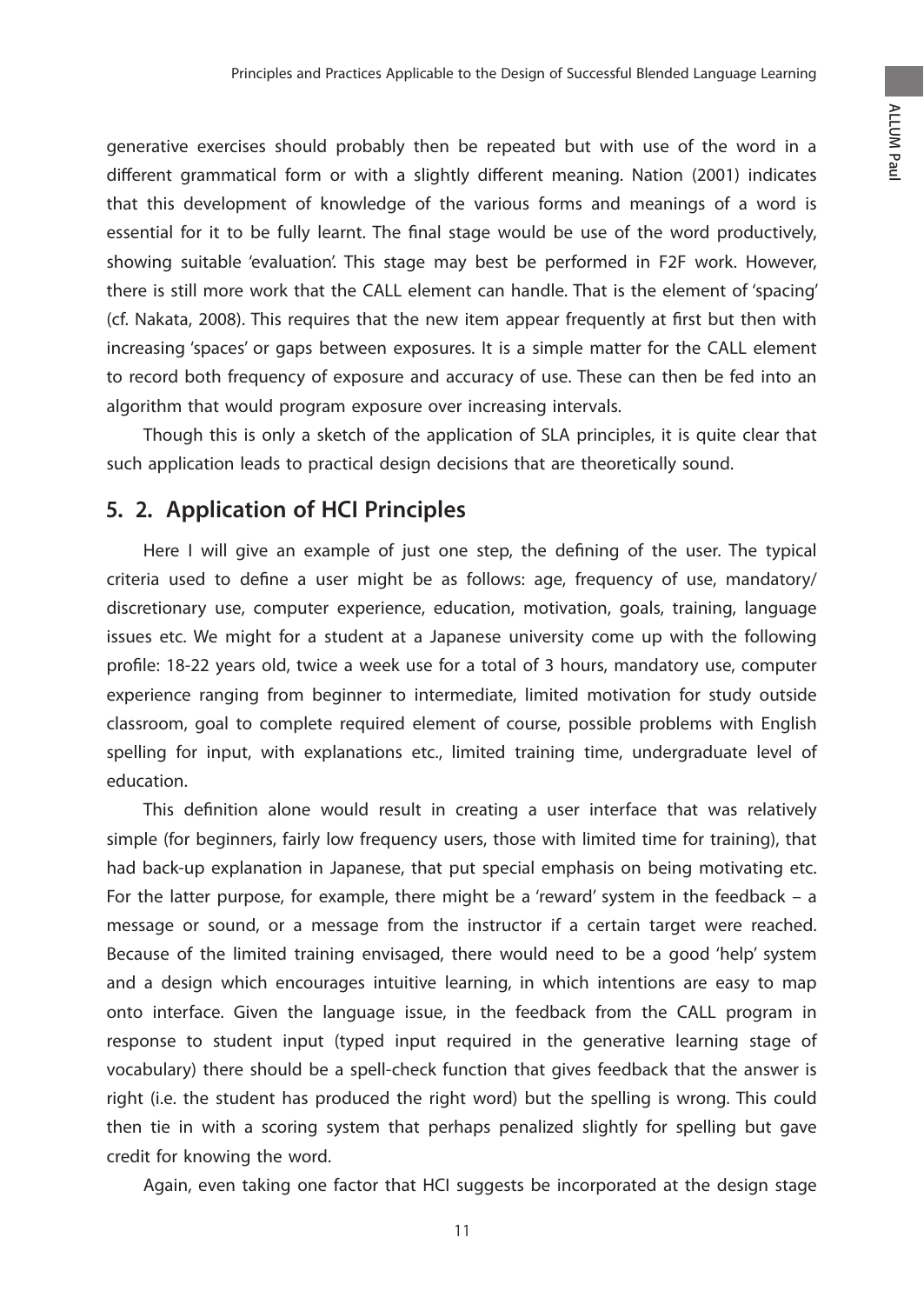it can be seen that application of that principle leads directly to design decisions. And the application of such principles ensures a very usable interface whose functionality matches the pedagogic intention of the teacher, a pedagogy that itself is in harmony with that used in the F2F work and thus integrated in that critical aspect. For more detailed explication, readers are referred to Allum (2001) or Hemard (2003).

### **5. 3. Application of Principles Derived from Practice**

 Given the importance of integration between the CALL element and F2F work, this is the area in which the designer must be most careful.

 First, as mentioned above, as a result of an approach that starts with the application of a theory to both F2F and CALL work, there is a basic integration in pedagogic approach. However, as Crompton (1999) and Ayres (2002) make clear, there is a need for a closer type of integration in which that which is studied using the CALL element is vital to that which is learned F2F. While there is a need to make the CALL work essential, it is also important to be aware of the limitations of CALL ware: some kinds of work are not really possible through CALL. For example, in the case of vocabulary learning, it is important that the stage of evaluation be part of the learning process, but the 'strongest' form of this would be for a student to use the word in a context that he or she had judged to be suitable. This is very difficult to engineer into a CALL exercise and would be far more suitable for spoken production in the classroom. Within the context of vocabulary learning, it has already been suggested in Section 4.1 that theory would lead to a progression of exercises to introduce new vocabulary. Most of these are eminently suitable for CALL delivery. Matching (noticing) is easily realized with a drag-and-drop exercise. The same technique can also be used to realize retrieval exercises. For generative use, simple typing in the blanks with the feedback suggested above can be used. In terms of integration within the progression of learning, it means that all the initial work of learning new vocabulary can be done by the CALL element. As also mentioned above, however, the final stage of evaluation is far more suited to the classroom, F2F, as is, of course, any spoken production. By having the final stage in the classroom, a very close integration in terms of pedagogic 'flow' is achieved. However, further integration can be achieved by adding teacher evaluation to work done with CALL, as Crompton (1999) mentions. Such evaluation can be achieved by having F2F tasks that require display or use of items studied in the CALL portion of BLL. This could take the form of having a small test, or congratulating students who had completed all the CALL work (something that can be learnt from CALL ware logs), or ing an initial exercise that assumed knowledge of the new vocabulary in which students could show that knowledge, etc. Clearly the learning in the CALL element is essential to the F2F in this case and thus is far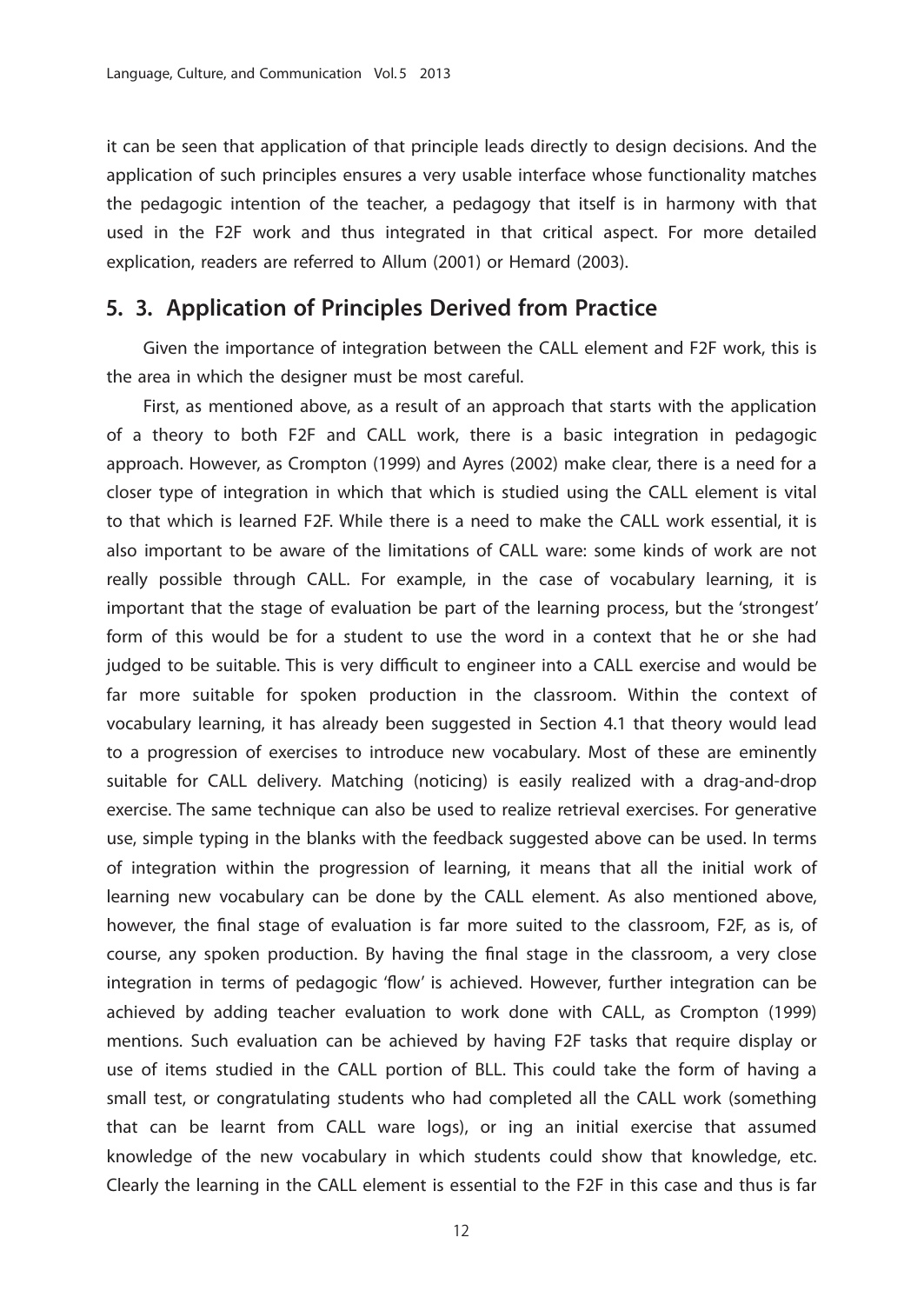more likely to be both completed and properly absorbed.

# **6. Conclusion**

 This paper has brought together elements from several other papers together with some new insights in an attempt to provide a broad outline of a simple but effective process for designing effective BLL materials. BLL has great potential that is not being well exploited yet partly because it is hard for publishers to come up with an economic model for its production, partly because it needs to be integrated into curricula, (and this requires large-scale innovation), and partly because its design is not always sound. It is the last of these issues that this paper hopefully helps to address by building on the suggestions of writers like Levy (1997, 2002), Chapelle (2001) and others who have also focused on the design process.

#### **Bibliography**

- Allum, P.H. (2001) Principles applicable to the production of CALLware: learning from the field of Human Computer Interaction (HCI). ReCALL 13 (2) 146 166
- Allum, P.H. (2002) CALL and the classroom: The case for comparative research. ReCALL, 14 (1), 146-166.
- Allum, P.H. (2003a) Blended learning Web-based CALL and the classroom: Effectiveness in a listening skills course. Rikkyo University Journal of Language and the Humanities 5, 55-69.
- Allum, P.H. (2003b) Principled adaptive integration of Web-based CALL into the curriculum. Tell & CALL 2 (3).
- Allum, P.H. (2004) 'Evaluation of CALL: Initial vocabulary learning.' ReCALL 16 (2) 488-501.
- Ayres, R. (2002) Learner attitudes towards the use of CALL. CALL, 15 (1), 241-250.
- Adair-Hauck, B., Willingham-McLain, L., Youngs, B.E. (1999) Evaluating the integration of technology and second language learning. Calico Journal, 17 (2).
- Chapelle, C.A. (2001) Computer Applications in Second Language Acquisition. Cambridge: CUP
- Chapelle, C.A. (1998a) Multimedia CALL: lessons to be learned from research on instructed SLA. Language Learning & Technology, 2(1), 22-34.
- Cholewka, S. (2002) Increased effectiveness of ESL programs through the incorporation of web-based technology into the ESL curriculum. In J. Colpaert, W. Decoo, M. Simons, & S. van Bueren (Eds.) CALL professionals and the future of CALL research: Proceedings CALL 2002. (pp.31-37) Antwerp: University of Antwerp.
- Clark, R.E. (1985c) Evidence for confounding in computer-based instruction studies: Analysing the meta-analyses. Educational Communication and Technology Journal, 33 (4) 249-262.
- Cooper, A. (1995) The Essentials of Computer Interface Design. Foster City, California, USA, IDG Books Wordwide, Inc.